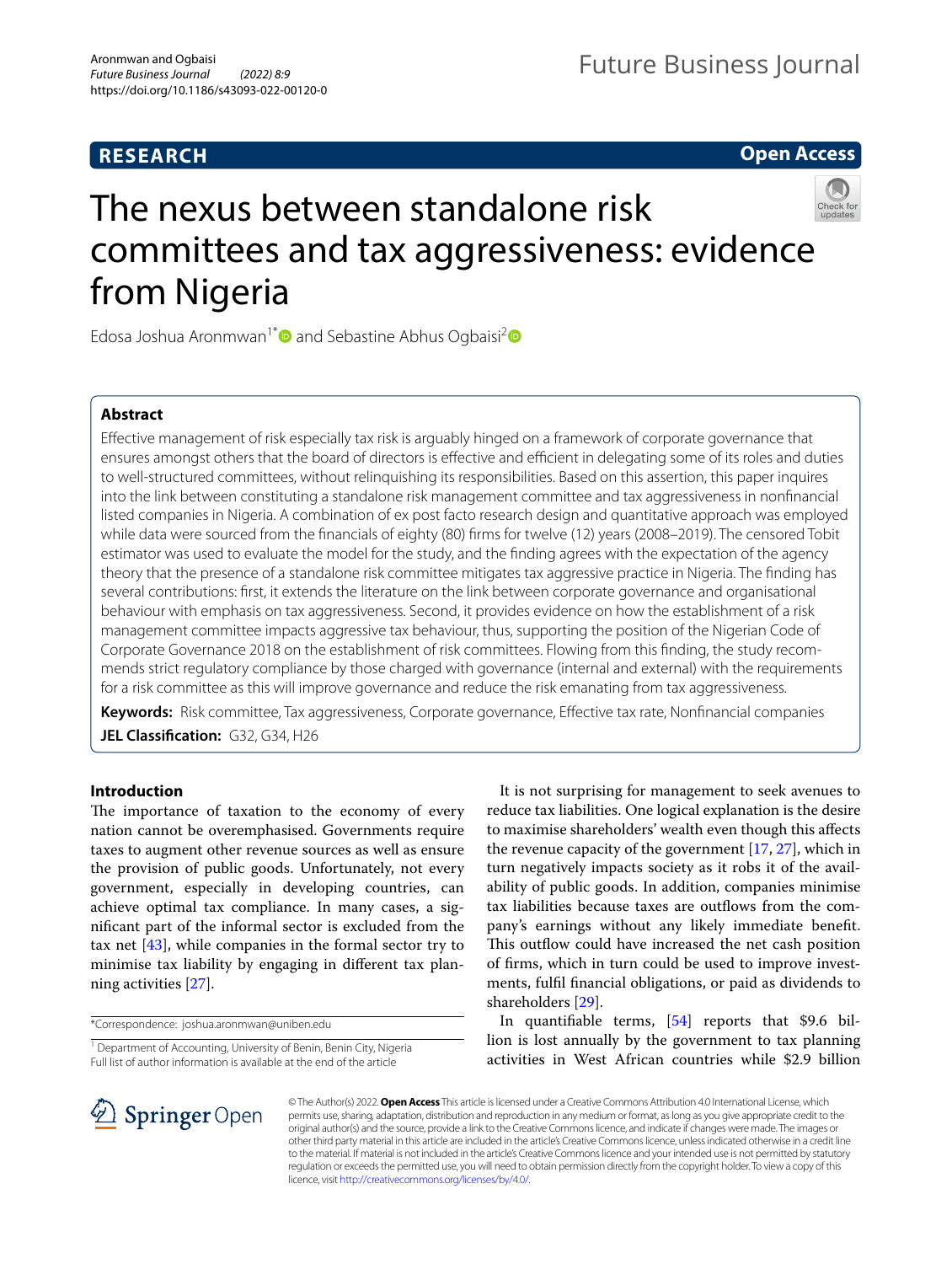is lost specifically in Nigeria. The 2016 report by the United Nation Conference on Trade and Development (UNCTD) also corroborates the magnitude of revenue lost by developing nations to the tax planning behaviour of Multinational Enterprises. The report specifically documents that \$100 billion in aggregate is lost by developing nations  $[14]$  $[14]$ . These reports are indicative of the effect of aggressive tax behaviour on revenue generation globally and in Nigeria [[29\]](#page-10-3).

While corporate tax planning cannot be said to be outright illegal, some aggressive tax avoidance practices may be considered as illegal tax schemes depending on the tax laws of a given jurisdiction [[35,](#page-10-6) [49](#page-10-7)]. For example, [[63](#page-11-0)] observed that the tax reforms (reduction in corporate tax rate) carried out by the Dutch government in 2006/2007 and the one by the German government in 2007/2008 created an atmosphere where companies were able to engage in tax planning and earnings management. In this case, tax planning by these companies may be difficult to classify as illegal. However, [[45,](#page-10-8) [47\]](#page-10-9) posited that tax aggressiveness may be benefcial in terms of tax savings, but it can equally be detrimental to the frm's operations since defying tax laws poses reputational and litigation risks which could afect either frm value or the solvency of the company in the long-run. Hence, tax aggressiveness is risky and requires control and monitoring.

The concept of corporate governance equally relates to the issue of tax aggressiveness. It is the totality of means by which organisations are controlled and monitored. The overriding importance is to ensure that shareholders' interests are safeguarded. Guluma [\[23](#page-10-10)] asserted that the business reason for ensuring sound corporate governance practices is to improve performance and maximise operational and market efficiency by minimising abuse of insider power. However, when it comes to the issue of tax aggressiveness, there are usually multiple conficts of interest that can lead to abuse of power. One is between management and shareholders while the other is between shareholders and stakeholders. The conflict between management and shareholders is based on the likelihood of rent extraction and opportunistic behaviour of the former [\[16](#page-10-11), [37\]](#page-10-12). The conflict between shareholders and stakeholders is usually from an ethical/legalistic point of view. Engaging in tax aggressive practices may result in value enhancement for shareholders [\[15](#page-10-13), [22](#page-10-14)]. However, it also leads to a shortage or reduction in government revenue, which in turn limits the power of the government to meet societal demands and sustainability concerns [\[12](#page-10-15), [55\]](#page-10-16). Thus, the issue of tax aggressiveness as it relates to governance is double-barrelled and requires putting in place mechanisms to ensure proper monitoring and control. One of such mechanism is the establishment of board sub-committees such as audit committees, risk committees, and sustainability committees that are tasked with diferent oversight functions.

A good number of corporate fnancial scandals in the last two decades were attributed to, inter alia, poor corporate governance and the inability of the board to manage risks. This has led to the clamour for standalone committees to efectively monitor and mitigate various dimensions of risks  $[1, 21, 31]$  $[1, 21, 31]$  $[1, 21, 31]$  $[1, 21, 31]$  $[1, 21, 31]$  $[1, 21, 31]$ . The corporate governance codes of diferent countries, including the 2018 Nigerian Code of Corporate Governance [NCCG], require publicly listed companies to establish a risk management framework, in addition to the statutory audit committee and other board committees, to improve their performances [[6\]](#page-9-1). However, opponents question the requirements of the NCCG 2018 that it leads to duplication of roles and functions in the absence of evidence to support the efectiveness of having a standalone risk committee. Therefore, it is pertinent to evaluate the assertion and statutory requirements for a risk committee backed by empirical evidence.

Traditionally, the responsibility for fnancial oversight and supervision of a frm's internal control and risk rests on the statutory audit committee [\[25,](#page-10-19) [57\]](#page-10-20), however, the various unexpected corporate failures provide a basis to believe that the task of both fnancial and nonfnancial risk management perhaps has gone beyond the reach and competence of just the audit committee [\[52\]](#page-10-21). Abdullah and Shukor  $[1]$  $[1]$ , Larasati et al.  $[33]$  $[33]$  posited that tax risk management also relates to a company's fnancial risk, thus without an efective audit committee and risk committee, there is the likelihood that management may engage in risky tax avoidance activities that would endanger the reputation of the company. In addition, PricewaterhouseCoopers [\[46\]](#page-10-23) argues that while it may be a good idea to delegate risk management to the audit committee, this may not be so efective as proper risk management requires a diferent kind of expertise that audit committee members may not have. Audit committee members are selected based on fnancial and accounting related expertise, and they may have little expertise when it comes to the management of risk. Fowokan et al. [[21](#page-10-17)] posited that the "recent trend of tax litigation cases in both the developed and developing countries is a signal to the fact that organizations' risk management framework would have to include oversight of compliance with the tax laws and regulations", and this duty should be assigned to a capable committee. Also, [[58](#page-11-1)] asserts that a comprehensive framework for managing risk is needed by every organisation that seeks to efficiently deal with the various dimensions of risk such as regulatory, systematic, operational, fnancial, and strategic risk … just to mention a few. Thus, the issue of risk management cannot be wished away.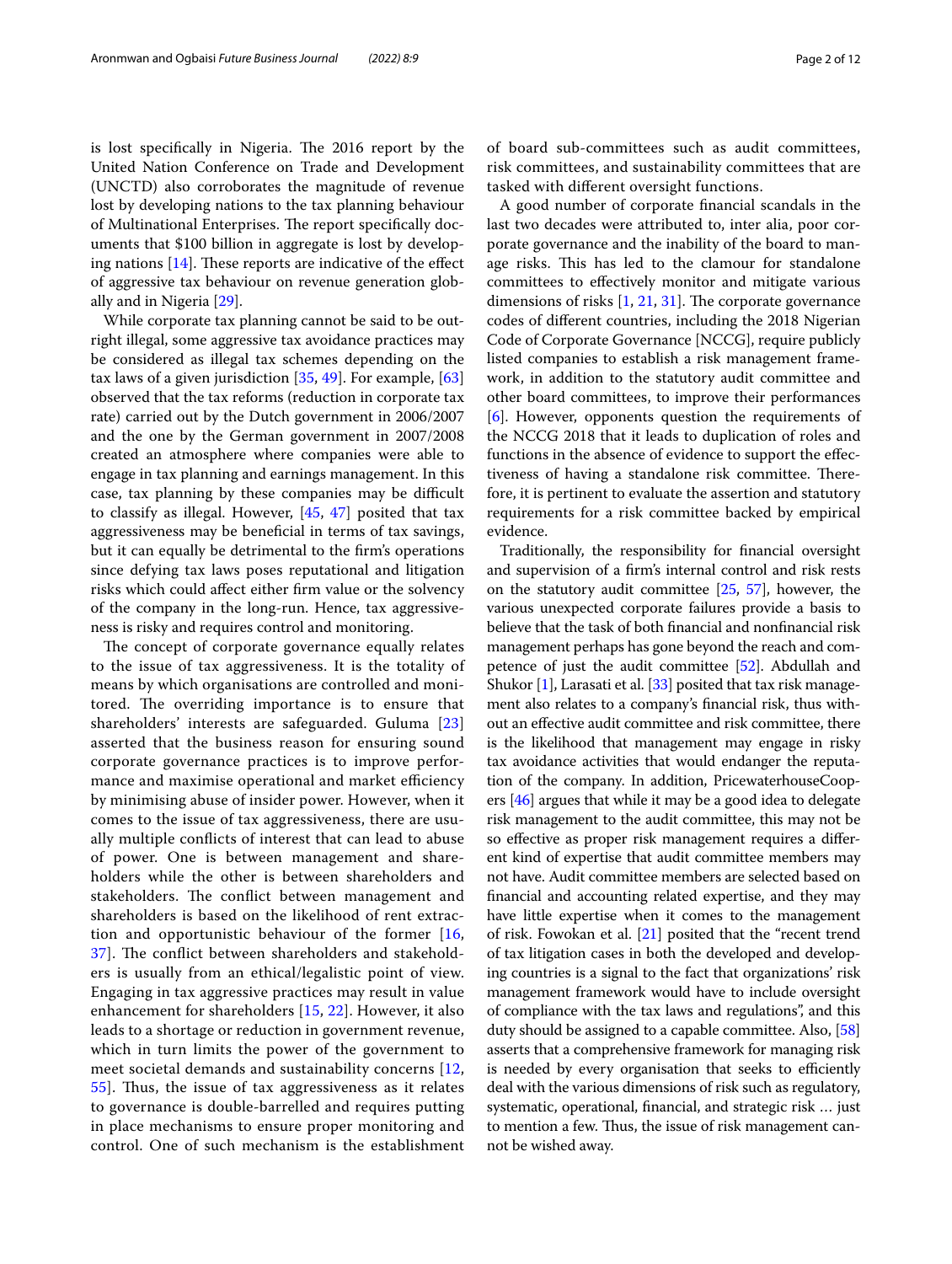A growing number of studies [\[26](#page-10-24), [50](#page-10-25), [53](#page-10-26), [66\]](#page-11-2) have shown that audit committee efectiveness is associated with a lower propensity for risky tax planning. In addition, the presence of a risk management committee signifcantly reduces a frm's fnancial risks, including engagement in risky tax avoidance schemes [[2,](#page-9-2) [33](#page-10-22)]. More directly, the study by  $[48]$  $[48]$  showed evidence that the presence of an efective risk committee and audit committee jointly reduce tax aggressiveness. However, the outcomes of these prior studies were based on evidence from developed countries which may not hold when tested within a developing clime like Nigeria.

In Nigeria, companies are required to have committees that may be standalone or combined committees to ensure sufficient oversight of the board. For example, every company is expected to have a statutory audit committee having fnancial reporting oversight; a nomination and governance committee responsible for nominating and appointing members to the board of directors and oversight of governance matters, respectively; a remuneration committee expected to ensure appropriate remuneration policies, packages and incentives, especially for the managerial cadre; and a risk management committee responsible for oversight matters related to risk  $[20]$  $[20]$ . These requirements are relatively new as they are enshrined in the NCCG 2018 which applies to all public companies. However, some argue that having a standalone risk management committee will create overlapping responsibilities between it and audit committees and this may according to the agency theory and resource-based theory, improve monitoring and advisory [[33\]](#page-10-22) but on the other hand, the overlapping may also inhibit the efective functioning of the risk committee as its members may be too busy because of the various commitments in other board committees. Consequently, the relationship between standalone risk committees and strategic outcomes such as frm performance, tax planning, and fnancial reporting quality may not be clear-cut and thus requires more empirical investigations.

Studies in emerging nations [\[41–](#page-10-29)[43,](#page-10-0) [62\]](#page-11-3) focused on the impact of corporate governance mechanisms such as the board of directors and frm-level characteristics on tax aggressiveness, but scarcely on the efect of risk committee attributes on tax aggressiveness. The few studies on risk committee [[4,](#page-9-3) [18](#page-10-30), [19](#page-10-31), [31\]](#page-10-18) have focused on its impact on other aspects such as operational efficiency  $[58]$  $[58]$ , firm performance, and cybercrime  $[19]$  $[19]$ , thus leaving other areas open for research. For example, [[19](#page-10-31)] found that risk committee attributes (independence and meetings) had a signifcant efect on cybercrime within the Nigerian fnancial sector thus providing evidence that the risk committee is an efficient governance tool to checkmate cyber risk. Similarly, [[39](#page-10-32)] observed that risk committee size and independence signifcantly reduced underwriting risk associated with insurance companies in Malaysia. Although these studies report a signifcant infuence of risk committee attributes on organisational outcomes, their focus was on fnancial companies, and it also excluded tax aggressive behaviour. Consequently, the question of the infuence of the risk committee on the level of a frm's tax aggressiveness in nonfnancial companies is considered a valuable research area worthy of empirical investigation. This study aims to therefore examine the infuence of the risk management committee on tax aggressiveness in Nigeria.

This study sampled 80 nonfinancial companies listed on the Nigerian Exchange market from 2008 to 2019 (960 firm-year observations). The censored Tobit estimator was used to evaluate the model for the study, and the fnding proves that the presence of a standalone risk committee mitigates aggressive tax practices in Nigeria. This shows that risk committees are not just ceremonial or rubber-stamped committees rather they are substantial committees for sound corporate governance and risk control. For regulatory agencies, this fnding provides supporting empirical evidence for the position of the Nigerian Code of Corporate Governance 2018 on the establishment of risk committees. For practitioners, this fnding indicates that the risk associated with aggressive tax behaviour can be managed by constituting a standalone risk committee.

The rest of the paper is structured to present both conceptual and empirical reviews in section two. Section three presents the methodology of the study while data analysis and discussion are in the fourth section. The fifth section concludes the paper with recommendations and policy implications.

# **Literature review and hypothesis development Theoretical framework‑agency theory**

[[30\]](#page-10-33) is generally accredited to have popularised the agency theory although several attempts were made before 1976. The agency theory describes the relationship that exists when a principal employs an agent and grants the agent the authority to act on his behalf [\[30](#page-10-33)]. The theory emanated as a result of the conflict that exists between the principal and the agent. The conflict arises as a result of information asymmetry where the agent seems to have more information about the operations of the firm as compared to the principal. These agents tend to use this information to achieve their selfsh driven interests to the detriment of the goals of the principals. Consequently, for the principal to curb the issue of agency confict, they incur cost known as agency cost. This cost goes a long way in motivating agents in preventing unwanted situations.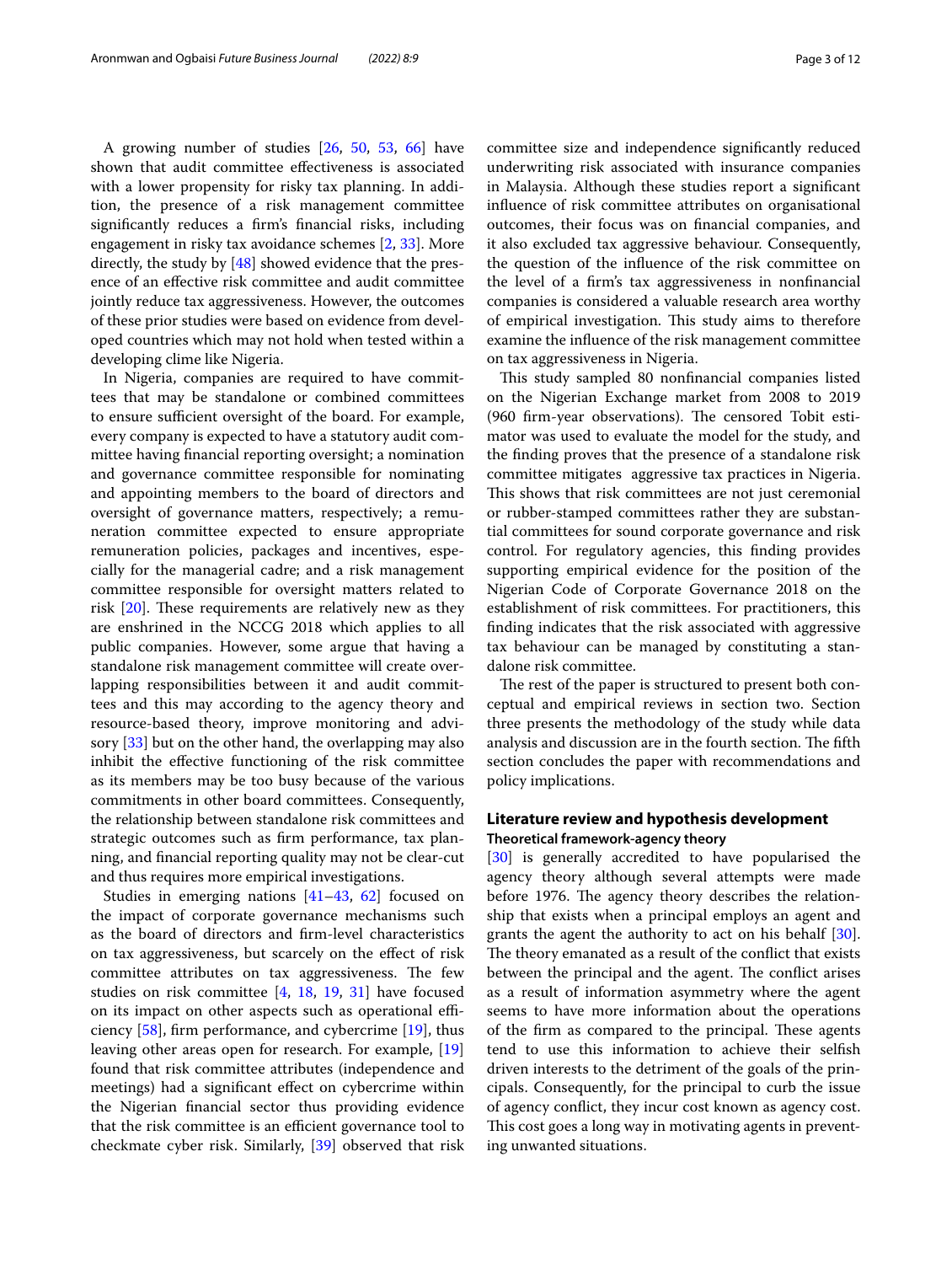The agency conflict tends to impact tax aggressiveness. This is premised on the fact that agency problems tend to occur when there are diferences in the interests of the agent and that of the principal. The agent may involve in tax aggressive behaviour for rent extraction [\[16](#page-10-11), [37](#page-10-12)], which is to the detriment of the principal. To checkmate this behaviour, the principal may establish monitoring mechanisms. Setting up a risk management committee is one of the monitoring mechanisms that can be in place. According to [[57\]](#page-10-20), "monitoring board committees are seen to provide better quality monitoring, leading to lower opportunistic behaviour by managers" (p.321). However, the actions of the risk management committee can either be advisory-harnessing the advantage of tax planning by ensuring the costs do not outweigh the benefts or monitory-checking the opportunistic behaviour of management [\[48](#page-10-27)]. Whichever, it is obvious that from the agency theory perspective, there should be a link between having a risk committee and engaging in tax aggressiveness.

# <span id="page-3-0"></span>**Tax aggressiveness**

Although the concept of corporate tax aggressiveness lacks a universal defnition, concepts like tax avoidance, tax management, tax planning, and tax sheltering are all related terms often used in signifying frms' activities geared towards reducing tax burden or increasing aftertax cash fows through the optimization of the efective tax rate. Slemrod [[56\]](#page-10-34) linked tax aggressiveness to tax avoidance and defned it as "anything that corporations do to reduce their tax liability". Richardson et al. [[48](#page-10-27)] described tax aggressiveness as a scheme put in place by the company with the principal motive of avoiding tax. Taylor and Richardson [[60](#page-11-4)] further defned tax aggressiveness as any transaction, either passive or otherwise, that results in a decline in the tax liability of a company. From the foregoing, one common ideology that subsists in the defnitions of tax aggressiveness is arranging the fscal operations of a frm in a manner that reduces the amount of tax payable.

There are several strategies used by firms in a bid to reduce their tax burden. For example, multinational frms with foreign subsidiaries could set up businesses in a Free Trade Zone [\[9](#page-9-4)] or shift their income to low-tax jurisdictions to achieve optimum tax rates [\[59](#page-11-5), [60\]](#page-11-4). Martinez and Motta [\[36\]](#page-10-35) also posited that tax planners often choose debt over equity fnancing by adopting the thin capitalisation strategy. In Nigeria, applicable laws provide the freedom of corporate taxpayers to structure their operations in a manner that minimises their tax liability, as long as it aligns with ethical standards under applicable tax legislation  $[11]$  $[11]$  $[11]$ . The Chartered Institute of Taxation of Nigeria equally identifes with tax planning practices that conform to the tax laws, but not to the extent of being aggressive [[13\]](#page-10-37). Section 22 of the Companies Income Tax Act 2004 also contains the General anti-avoidance rules (GAAR) of tax legislation in Nigeria. The idea behind the creation of the GAARs rules by diferent countries is to discourage or prevent deliberate and aggressive tax avoidance schemes which could slide into tax evasion [[11,](#page-10-36) [17](#page-10-2)].

The major identifiable advantage of tax aggressiveness is the resultant tax savings which enhance the after-tax earnings of the company  $[64]$  $[64]$  $[64]$ . The tax savings allow the company to embark on fresh investments which could make their shares more attractive and potentially creates a positive signal to foreign investors and capital market players [\[43](#page-10-0), [44\]](#page-10-38). Although the above is expected to beneft the shareholders, the managers also beneft in terms of compensations when tax liabilities are reduced through tax management, especially where such provisions are made in their contracts. On the other hand, [[24](#page-10-39)] identifed the major disadvantages of tax aggressiveness to include tax fnes and penalties (i.e. potential punishments), implementation cost, agency costs of rent extraction, corporate reputation damage and loss especially when the effective tax rate becomes too low prompting a tax audit. Abdul-Wahab et al. [[3\]](#page-9-5) documented that aggressive tax avoidance schemes infate agency problems due to the unaligned interest of managers and stockholders regarding tax risk – depending on the tax planning strategy of the frm.

[[8,](#page-9-6) [65\]](#page-11-7) argued that companies often invest large amounts of time and resources in realising a tax reduction strategy via the engagement of top auditing frms as tax consultants. Thus, the cost expended in pursuing tax reductions such as expenses for tax consultancy or for running a tax department might outweigh the eventual tax savings achieved  $[29]$  $[29]$ . This is where the need for appropriate corporate governance monitoring mechanisms through the board sub-committees comes into play to ensure a balance between the cost and associated risks of being tax aggressive and the beneft of successful tax planning.

## **Risk management committee (RMC)**

Risk in this context can be described as the likelihood of exposing the business to danger or severe loss due to either internal or external vulnerabilities. A risk management committee (RMC) can thus be described as a board sub-committee that is saddled with the responsibility of overseeing both the nonfnancial and fnancial risk management strategy of a company. It is a vital part of the frm's risk management policy and processes for good corporate governance  $[21]$  $[21]$ . The provision for the formulation of standalone RMC in Nigeria frst appeared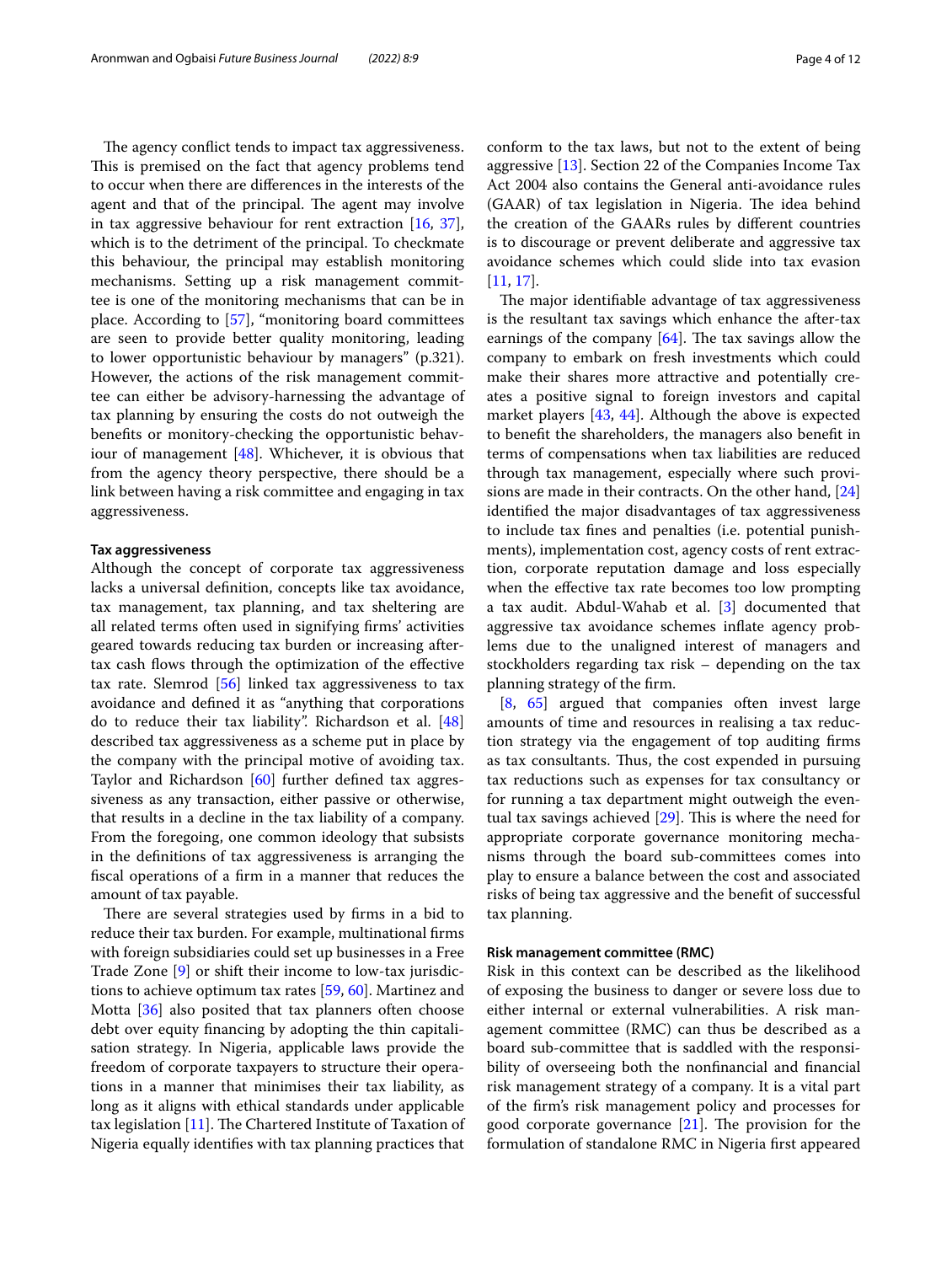in the 2011 revised Securities and Exchange Commission (SEC) code as a suggestion for public companies. The code stated that companies may consider it if they deem it appropriate depending on their size and sector and that only directors and senior management staff should be members. The NCCG 2018 also suggested the establishment of RMC, but unlike the 2011 code, it insisted in its principle 11.5.2 that the members should consist more of non-executive directors (NED), while the chairman must be NED with relevant professional qualifcations and experience [\[20](#page-10-28)].

The functions of the RMC in Nigeria includes: (i) evaluating the appropriateness and efectiveness of the company's risk management framework, policies and controls, (ii) assisting the board with oversights of risk management strategy, (iii) exercising oversight over the identifcation, prevention, detection and risk reporting mechanisms across the company, (iv) reviewing the extent of the company's adherence to applicable laws and regulatory requirements which may afect the risk profle of the company; (v) appraising the variances in the business and economic environment of the company and other related factors that could disrupt the company's business model, strategies, performance, solvability, long-term sustainability, liquidity; and bringing such to the knowledge of the board and management and make recommendations, at least annually; and (vi) overseeing the Information Technology (IT) framework of the company in terms of: developing the IT policies and strategies, monitoring and managing of IT-related risks (cyber threats, attacks, social media issues, data protection, etc.).

Abubakar et al. [[4](#page-9-3)] posited that one of the pros of having RMCs is for early detection and mitigation of probable operational and catastrophic risks, including tax risk. Among all the risks faced by companies, exposure to tax risk is one of the most difficult to quantify and manage [[21\]](#page-10-17). The Australian Tax Office  $[61]$  $[61]$  defined tax risk as "the risk that companies may be paying or accounting for an incorrect amount of tax …, or that the tax positions a company adopts are out of step with the tax risk appetite that the directors have authorized or believe is prudent". While tax risk is considered inevitable as almost all organisations engage in one form of tax planning or the other, the efectiveness of the RMC is dependent on the tax strategy adopted since most corporate experts have limited knowledge of tax  $[52]$  $[52]$ . Thus, in establishing the RMC for tax risk management, it is worth considering the cost of risk for sanctions by striking the right balance between the risk of detection and the opportunity of reducing taxes [[31](#page-10-18)].

Despite the much-increased interest in risk committees, which reportedly escalated after the global fnancial crisis, studies still claim that their presence is largely witnessed in large fnancial institutions and still relatively rare outside the fnancial services industry [[46\]](#page-10-23). Kakanda [[31\]](#page-10-18) stated that "risk management is regarded as one of the major phases of corporate governance, particularly in the case of fnancial institutions" (p. 6). Specifcally, in a survey conducted by [\[46\]](#page-10-23) focusing on 500 listed large companies in the United States (S&P 500), 51% of the directors claimed that their companies do not have RMC and do not need one. According to their report, only about 14% of companies (excluding fnancial services) in the S&P 500 have RMCs that are combined with fnance or audit duties. The findings of the report concluded that only 8% of the S&P 500 have standalone RMC and that percentage drops to just 1% when the fnancial services companies are excluded. It is worthy of note that the NCCG (2018) requirement for the establishment of a separate RMC did not entirely incorporate coercive rules, unlike the more assertive requirement for RMC in the 2014 Central Bank of Nigeria's code of governance for banks and discount houses – which requires that Nigerian banks and discount houses shall establish RMC and a Chief Risk Officer. As such, the focus of this paper on the Nigerian nonfnancial companies provides an insight into the extent to which the establishment of standalone RMCs are embraced by the nonfnancial sector as well as

## **Risk management committee and tax aggressiveness**

its impact on tax aggressive behaviours.

Prior studies have conficting evidence on the impact of RMC presence on diferent organisational outcomes, although only a few examined the relationship between RMC and tax aggressiveness. For example, [\[38](#page-10-40)] sampled U.S. fnancial frms and found that the existence of RMC and the independence of its members decreased the risks of insiders trading and led to a reduction in losses particularly during the fnancial crisis. Richardson et al. [[48](#page-10-27)] investigated the infuence of the risk management system on tax aggressiveness of 300 publicly listed companies in Australia in 4 years (2006–2009) and found that the establishment and presence of an efective RMC, together with internal control, signifcantly reduced tax aggressiveness among the sampled Australian frms. Larasati et al. [[33](#page-10-22)] studied 216 Indonesian firms from 2014 to 2016 and found that the existence of a standalone RMC signifcantly increased auditor remuneration. A study by [\[39](#page-10-32)], which focused on only listed Malaysian insurance frms between 2003–2011, found that while an insignifcant association existed between RMC diligence (in terms of the number of meetings) and underwriting risk, the efect of RMC size and independence on underwriting risk is significantly negative. The outcome of another Malaysian study [[5\]](#page-9-7) showed that the presence of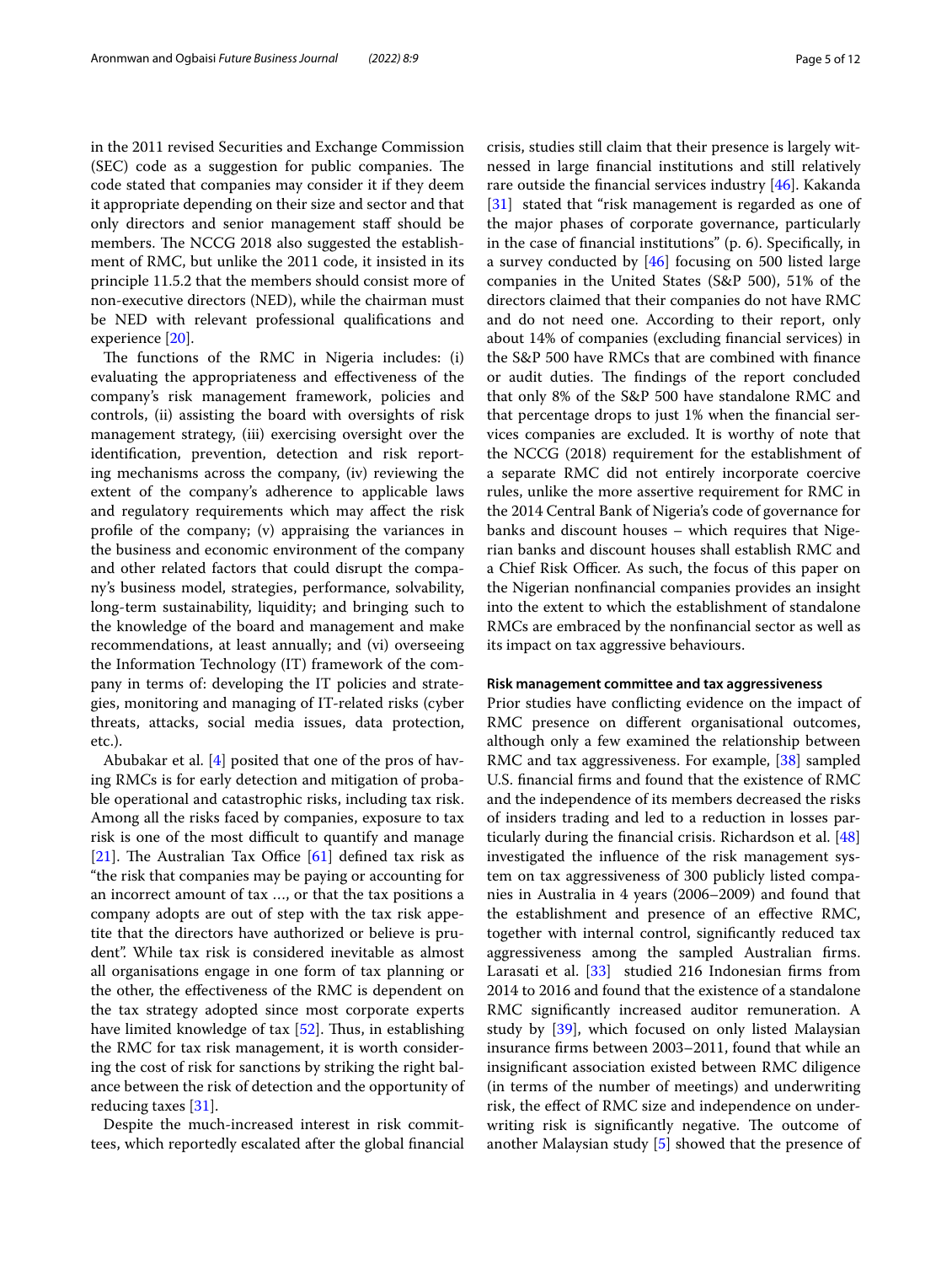RMC increased financial restatement and is less beneficial as projected by regulators in terms of prevention of fnancial restatement.

Coming to the Nigerian environment, few studies have also examined the impact of RMC presence, but largely not on tax aggressiveness. For example, [\[18\]](#page-10-30) investigated the infuence of diferent attributes of the RMC (such as chief risk officer presence, independence and activism) on the performance of 11 out of 15 Nigerian banks. Their result revealed a signifcant positive infuence of RMC characteristics on the fnancial performance in the Nigerian banking industry. In a similar study, [\[4](#page-9-3)] also examined how RMC presence afect the performance of 14 banks listed on the NSE from 2014 to 2016. They found that the RMC independence exhibits an inverse signifcant relationship with bank performance. Also, the study of [\[31](#page-10-18)], which sampled 45 fnancial companies in Nigeria, found risk management size to be inversely and signifcantly associated with frm performance, while the RMC composition and number of meetings signifcantly improve firm performance. Irri et al. [[28](#page-10-41)] investigated the influence of audit committee efectiveness and having a risk committee on tax aggressiveness in Nigeria. Based on the analysis carried out, the study found that these two corporate governance attributes exhibited a signifcant efect on corporate tax aggressive behaviour and concluded that efective monitoring of the risk associated with tax aggressiveness can be accomplished by establishing a standalone risk committee.

Going by the directions of the prior studies in respect of the numerous benefts of having a standalone RMC, the likelihood that the RMC presence could mitigate the level of risky tax avoidance strategies is possible. Therefore, the hypothesis for this study is thus put forward:

*H1* There is a significant relationship between the presence of standalone risk committees and tax aggressiveness.

# **Methods**

A combination of the quantitative approach and the ex post facto research design was utilised in this study. The population is all the 169 companies listed in the Nigerian Exchange market as of 31st December 2019. However, the actual sample size of 80 was arrived at after using the data fltering technique to exclude fnancial companies, natural resources, oil and gas companies, and compa-nies with incomplete information (see Table [1](#page-5-0)). The study applied a similar data fltering technique applied in the studies of [\[8](#page-9-6), [10](#page-10-42)].

Data for this study were obtained from the fnancial statements of the sampled companies from 2008 to 2019. Descriptive statistics and Pearson correlation were used for univariate analysis. In addition, the independent

<span id="page-5-0"></span>

| <b>Number</b> |
|---------------|
| 169           |
| $-55$         |
| $-16$         |
| $-18$         |
| 80            |
|               |

student t-test was conducted to evaluate if the level of tax aggressiveness was diferent for companies with and without risk committees.

The Tobit regression estimator was used for the multivariate analysis. This estimator was chosen because the dependent variable was censored to have values between one (1) and zero (0) as ETRs with values beyond these boundaries do not have economic/rational implications.

The model used in the study (see Eq.  $2$ ) was adapted from [[66\]](#page-11-2) who investigated the relationship between audit committee and tax aggressiveness (Eq. [1](#page-5-2)).

<span id="page-5-2"></span>
$$
TAXAGG = \beta_0 + \beta_1 ACIND + \beta_2 ACEXP + \beta_3 ACSIZE + \sum control variables
$$
\n(1)

where  $TAXAGG=tax$  aggressiveness measured as  $ETR$ , BTD, and BTD diferential; ACIND=audit committee independence proxy as the proportion of independent directors to total board members;  $ACEXP = audit$  committee expertise operationalized using dummy variable of 1 for the presence of fnancial and legal experts; ACSIZE=audit committee size captured based on the number of audit committee members.

<span id="page-5-1"></span>
$$
\begin{aligned}\n\text{CASHFETR}_{it} &= \beta_0 + \beta_1 \text{RSKCM}_{it} + \beta_2 \text{ACSIZE}_{it} \\
&\quad + \beta_3 \text{BIND}_{it} + \beta_4 \text{FSIZE}_{it} \\
&\quad + \beta_5 \text{INOWN}_{it} + \beta_6 \text{LOSS}_{it} + \varepsilon \\
&\quad (2)\n\end{aligned}
$$

Table [2](#page-6-0) captures, in summary, the measurements of the variables for the study. Apart from the variable of interest (risk management committee), other variables were introduced as control. Audit committee size, board independence, and institutional ownership were introduced to control for other internal and external corporate governance mechanisms. Also, the size of the company was controlled for since big companies may have deep pockets, connections and economies of scale to engage the services of tax experts or sway tax policies in their interest. Furthermore, big companies are usually exposed to more public scrutiny and monitoring than smaller companies. Lastly, we control for loss frms as this can also impact tax aggressive behaviour.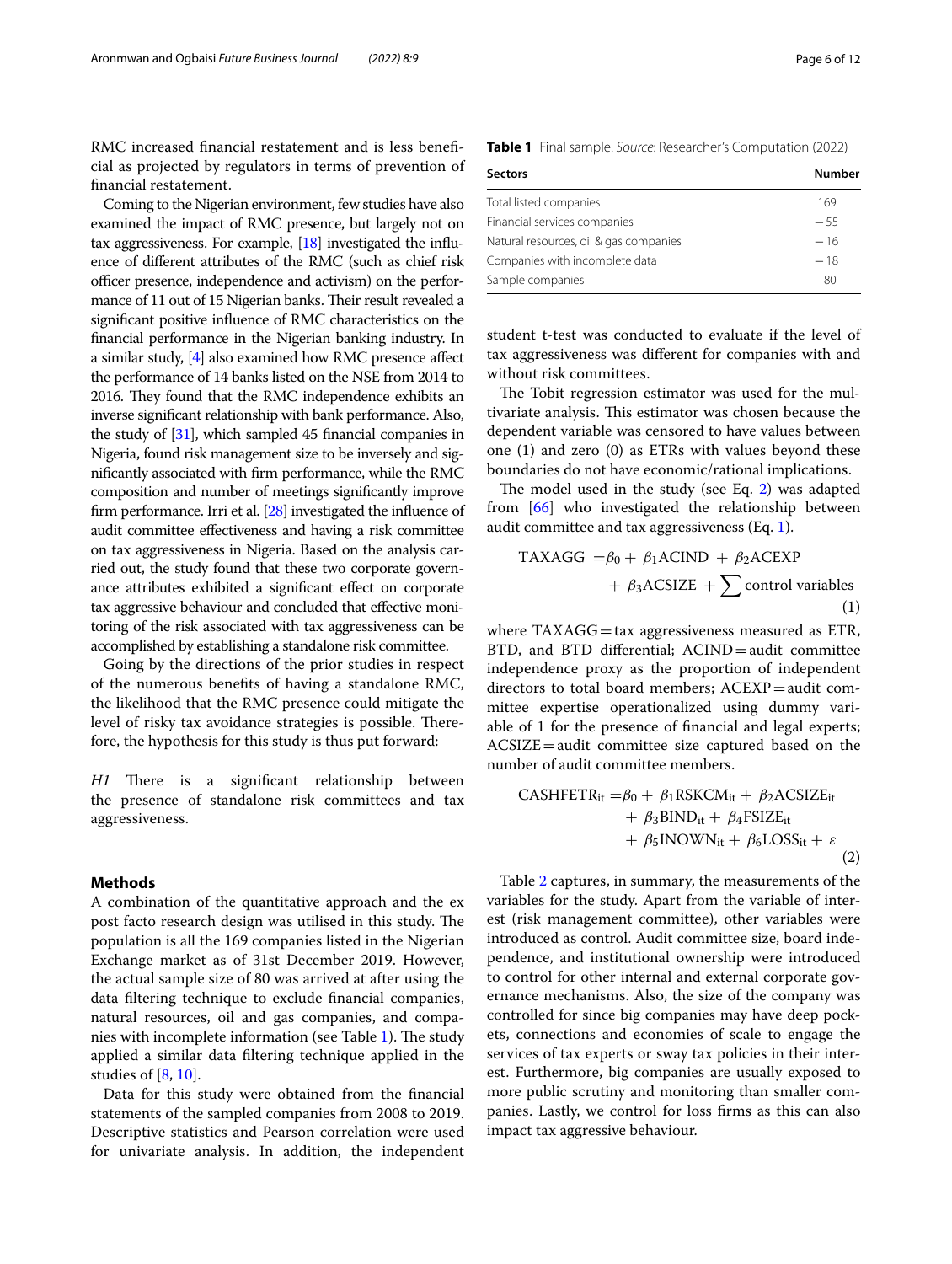| Variable                        | Variable type Code |               | <b>Measurement</b>                                                                    | Source                                        |
|---------------------------------|--------------------|---------------|---------------------------------------------------------------------------------------|-----------------------------------------------|
| Tax aggressiveness              | Dependent          | CASHFETR      | Cash tax paid divided by net cash flow from operat-<br>ing activities                 | Salihu et al. [51]                            |
| Risk management                 | Independent        | <b>RSKCM</b>  | Dummy (Assign 1 if risk management committee is<br>established, otherwise, 0)         | Abdullah and Shukor [1]; Larasati et al. [33] |
| Audit committee size            | Control            | <b>ACSIZE</b> | Number of members on the committee                                                    | Al Lawati and Hussainey [6]                   |
| Board independence              | Control            | <b>BIND</b>   | The ratio of independent non-executive directors to<br>total board size               | Abdullah and Shukor [1]: Guluma [23]          |
| Firm size                       | Control            | <b>FSIZE</b>  | Log of total assets                                                                   | Hines and Peters [25]                         |
| Institutional ownership Control |                    | <b>INOWN</b>  | The ratio of shares held by institutional shareholders<br>to total outstanding shares | Khurana and Moser [32]                        |
| Loss firms                      | Control            | LOSS.         | Dummy $(1 = loss, otherwise, 0)$                                                      | Lee and Swenson [34]                          |

<span id="page-6-0"></span>**Table 2** Variable measurement. *Source*: Researcher's compilation (2022)

<span id="page-6-1"></span>**Table 3** Descriptive and correlation analysis for all variables. *Source*: Researcher's compilation (2022)

| <b>Variables</b> | Mean  | SD    | VIF   |          | $\overline{2}$ | 3        | 4     | 5        | 6        |  |
|------------------|-------|-------|-------|----------|----------------|----------|-------|----------|----------|--|
| 1. CASHFETR      | 0.139 | 0.224 |       |          |                |          |       |          |          |  |
| 2. RSKCM         | 0.583 | 0.495 | 1.126 | 0.109    |                |          |       |          |          |  |
| 3. ACSIZE        | 5.440 | 1.177 | 1.209 | 0.113    | 0.279          |          |       |          |          |  |
| 4. BIND          | 0.619 | 0.121 | 1.056 | 0.075    | 0.085          | 0.138    |       |          |          |  |
| 5. FSIZE         | 6.877 | 0.809 | 1.410 | 0.046    | 0.268          | 0.360    | 0.120 |          |          |  |
| 6. INOWN         | 0.545 | 0.264 | 1.217 | $-0.066$ | 0.109          | 0.152    | 0.196 | 0.394    |          |  |
| 7. LOSS          | 0.245 | 0.430 | 1.034 | $-0.179$ | $-0.015$       | $-0.042$ | 0.019 | $-0.174$ | $-0.052$ |  |
|                  |       |       |       |          |                |          |       |          |          |  |

Bold faces are sig @ 1%; italics are sig @5%

# **Results and discussions**

In this section, emphasis is placed on discussing just the results for tax aggressiveness and risk management committee as they are the focus of the study. The statistics for CASHFETR ( $M = 0.139$  $M = 0.139$  $M = 0.139$ , SD = 0.224) as shown in Table 3 reveal that companies in the nonfnancial sector are tax aggressive as the mean value is well below the 30% statutory tax rate. However, the standard deviation shows wide variations in tax aggressive behaviour within the industry. Furthermore, the mean value suggests that for every N1 generated from net operating activities, companies pay 13kobo to the government. This agrees with the findings of  $[18]$  $[18]$  who observed that the mean for different dimensions of ETR (accounting, cash, and cash flow) for 88 nonfnancial Nigerian companies was between 10.09% and 14.36%. Thus, the effective amount collected from nonfnancial companies as income tax is very much below the actual tax based on the statutory rate. The mean value observed here is an indicator that tax authorities may have to strengthen their tax collection policies.

The mean for RSKCM  $(M=0.583)$  suggests that more than half of the companies in the nonfnancial industry have standalone risk committees. This invariable shows alignment to the requirements of the NCCG 2018. This finding supports that of  $[18]$  $[18]$  who found that 50% of banks in Nigeria had specially established the office of a risk officer to deal with risk oversight. While the current level is good, regulatory bodies can also intensify their monitoring to ensure higher compliance with the establishment of risk management committees as evidence in the literature shows that this governance mechanism has a positive turn on the overall management of a frm.

From the correlation matrix also in Table  $3$ , it is observed that all the variables except for frm size have strong associations with tax aggressiveness from a univariate point of analysis. The results of the variance inflation factor test reveal the absence of multicollinearity as the VIFs are below the tolerance leve1 of 10  $[23]$  $[23]$ . This is equally supported by the inter-correlations among the independent and control variables, which are all less than 0.7.

To further investigate the magnitude of tax aggressiveness, we divided the sample into two parts based on the presence or absence of a standalone risk committee. Table [4](#page-7-0) reveals that more companies have standalone committees.

Also, companies with standalone risk committees are less involved in aggressive tax practices  $(M=0.16,$  $SD = 0.245$ ) than those without risk committees  $(M=0.11, SD=0.188)$ . This provides a preliminary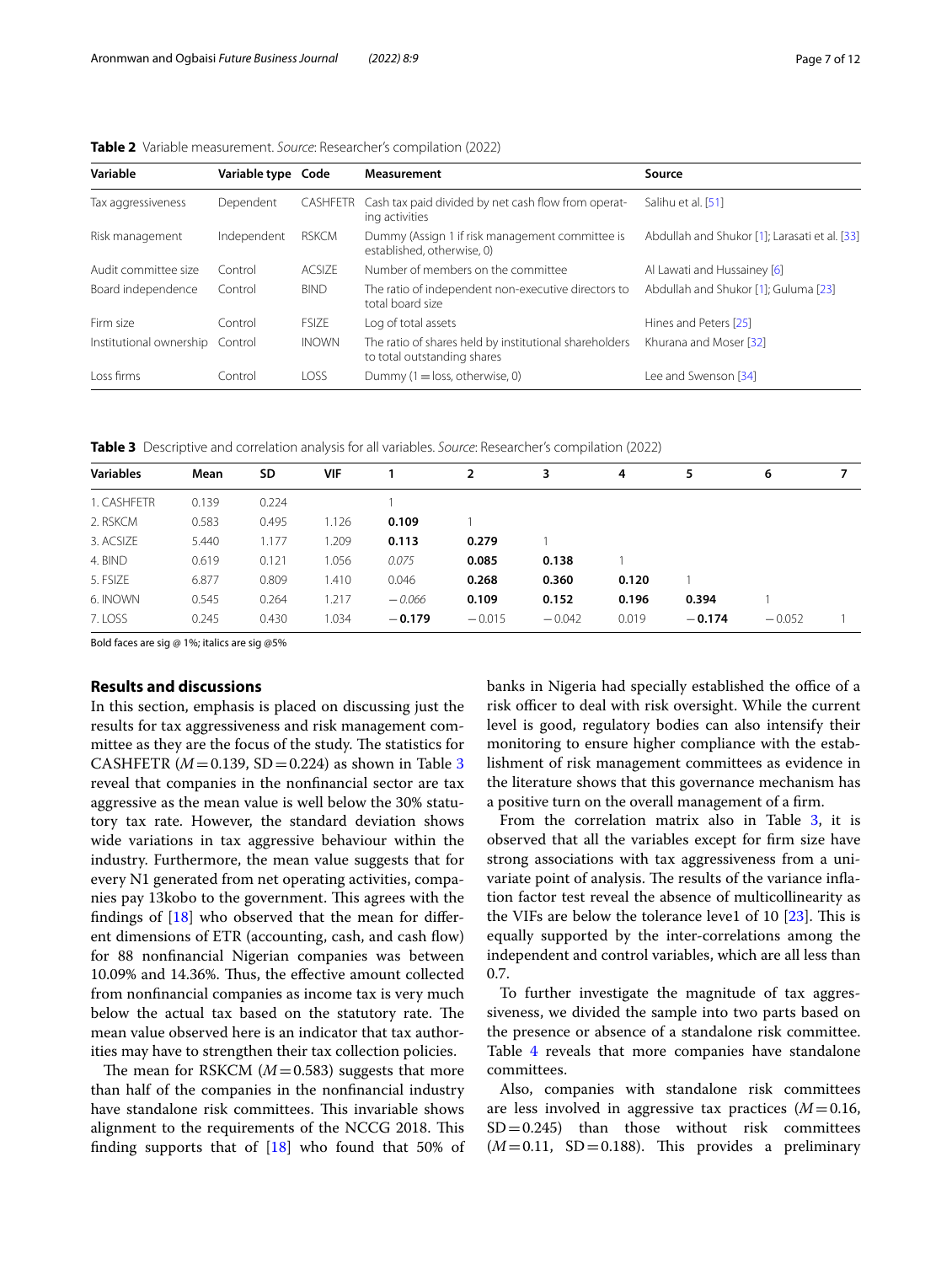<span id="page-7-0"></span>**Table 4** Tax aggressiveness based on risk committee presence. *Source*: Researcher's compilation (2022)

|                         | <b>Risk committee</b>  | N   | Mean | SD   |
|-------------------------|------------------------|-----|------|------|
| Tax aggres-<br>siveness | Risk committee present | 559 | 016  | 245  |
|                         | Risk committee absent  | 401 | O 11 | .188 |

fnding that the presence of standalone risk committees mitigates aggressive tax behaviour in the Nigerian nonfnancial industry.

To determine if the diference in tax aggressiveness in companies with standalone risk committees is signifcantly diferent from companies not having risk committees, an independent sample t-test was conducted. From Table [5](#page-7-1), it is observed that the result of the Levene's test for homogeneity of variance does not sustain the null hypothesis that the variances are the same, thus unequal variance is assumed, and this places reliance on line two (2) of the t-test for equality of mean. Consequently, we fnd that there is a signifcant diference  $t(953.235)=3.582$ ,  $p=0.000$  in the level of tax aggressiveness for companies with standalone risk committee ( $M = 0.16$ , SD = 0.245) and those without ( $M = 0.11$ ,  $SD = 0.188$ ). This provides empirical findings that tax aggressiveness difers within the nonfnancial industry concerning the establishment of standalone risk committees.

The Tobit regression estimator was employed in investigating the relationship between the presence of a standalone risk committee and tax aggressiveness. Tax aggressiveness was captured using cash flow ETR, which is an inverse proxy. Therefore, a positive signed coeffcient suggests an inverse relationship while a negative signed coefficient suggests a direct relationship.

From Table [6](#page-7-2), it was found that RSKCM has a signifcant positive relationship (*β*=0.04, *p*=0.026) with CASHFETR suggesting that the presence of standalone risk committees mitigates the level of tax aggressiveness. In other words, establishing a risk management committee can potentially undermine aggressive tax behaviours that are detrimental to stakeholders. Consequently, the hypothesis that a signifcant relationship exists between the presence

<span id="page-7-2"></span>**Table 6** Censored normal (TOBIT) estimation. *Source*: Researcher's compilation (2022)

| Variable     | Coefficient | z-Statistic^           | Prob  |
|--------------|-------------|------------------------|-------|
| <b>RSKCM</b> | 0.0429      | $2.228$ <sup>*</sup>   | 0.026 |
| ACSIZE       | 0.0365      | $4.082$ **             | 0.000 |
| <b>BIND</b>  | 0.1716      | $2.212*$               | 0.027 |
| <b>FSIZE</b> | 0.0139      | 0.934                  | 0.350 |
| <b>INOWN</b> | $-0.1284$   | $-3.234$ **            | 0.001 |
| <b>LOSS</b>  | $-0.1675$   | $-7.100$ <sup>**</sup> | 0.000 |
|              | $-0.2243$   | $-2.269$ <sup>*</sup>  | 0.023 |
|              |             |                        |       |

\* Sig @ 1%; \*\* Sig @ 5%

^ Z statistics are based on robust standard errors

of standalone risk committees and tax aggressiveness is upheld by this study.

One implication of the fnding of this study is that risk committee members play a substantial monitoring role and not an advisory or ceremonial role when it comes to tax aggressiveness. Two competing theories provide reasons why a company may establish a risk management committee. One is out of legitimacy concerns and to signal to stakeholders that management is law-abiding. In this instance, the risk committee is likely to be a rubberstamp committee having ceremonial roles with no significant weight on governance and oversight. The other is based on reducing agency costs and monitoring opportunistic behaviour. When this is the case, such committees have substantial monitoring roles that reduce harmful corporate practices. The finding from this study suggests the latter and corroborates the assertion of [\[6](#page-9-1)] that risk arising from tax aggressiveness in any organisation is very sacrosanct, and it falls within the ambit of the board of directors in general and the risk management committee in particular, to identify, assess, and manage it.

Our fnding is in tandem with the fndings of [\[48](#page-10-27)] that the establishment and presence of an efective RMC, together with internal control, signifcantly reduced tax aggressiveness among the sampled Australian frms. In addition, the fnding rests on the prediction of the agency and resource-based theories and equally affirms the assertion by  $[33]$  that internal controls (audit

# <span id="page-7-1"></span>**Table 5** Independent t-test for difference in [tax aggressiveness.](#page-3-0) *Source*: Researcher's compilation (2022)

|                    | Levene's test for equality of variances |        |       | t-test for equality of means |         |                 |
|--------------------|-----------------------------------------|--------|-------|------------------------------|---------|-----------------|
|                    |                                         |        | Sia   |                              | df      | Sig. (2-tailed) |
| Tax aggressiveness | Equal variances assumed                 | 18.604 | 0.000 | 3.435                        | 958     | 0.001           |
|                    | Equal variances not assumed             |        |       | 3.582                        | 953.235 | 0.000           |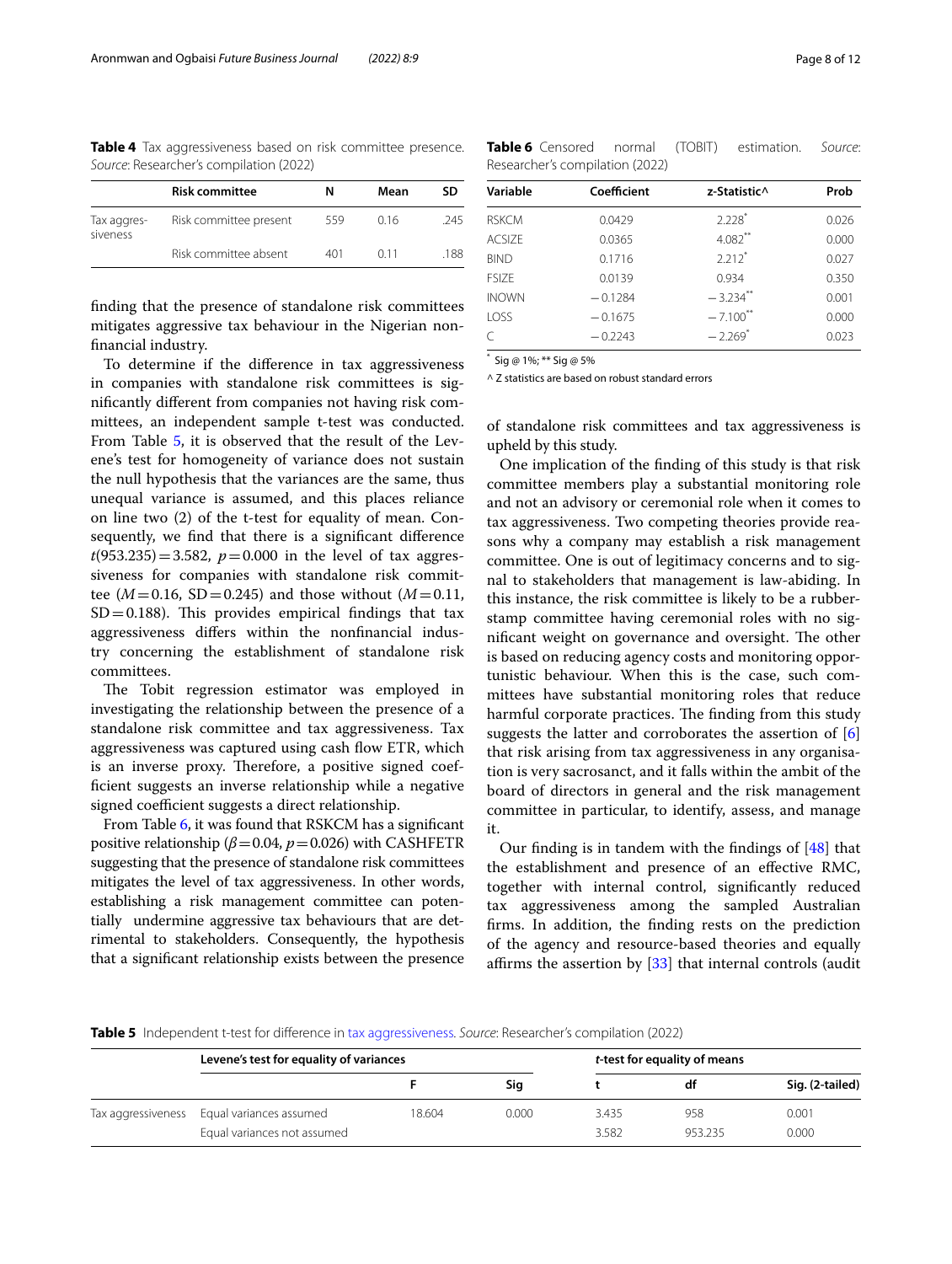committees, risk committees) lead to improved monitoring and advisory. In Nigeria currently, only the establishment of a standalone audit committee is mandatory others are somewhat voluntary or could be joint committees. However, considering the fast-paced technological advancement and globalisation, companies have become increasingly faced with diverse risks. Therefore, considering the evidence from this study, it will not be out of place to ensure the mandatory establishment of a standalone risk management committee in addition to having a comprehensive structure for enterprise risk management.

Our fnding also confrms the fnding of [[27\]](#page-10-1) who concluded based on an examination of 960 frm-year observations of nonfnancial Nigerian companies that audit committee efectiveness and establishment of risk management committee are two corporate governance mechanisms that can be used to efficiently control aggressive tax behaviour. However, our fnding negates the position of [[40](#page-10-46)] that the efectiveness of the risk management system is not statistically associated with the tax aggressiveness by Indonesian companies. PricewaterhouseCoopers [[46\]](#page-10-23) in their survey itemised some benefts of having a standalone risk committee such as sending an important signal to stakeholders on the company's eforts in addressing risk-related issues. This study confirms this position as it establishes that having a risk committee is associated with low levels of tax aggressiveness thus signalling to stakeholders in general and the government in particular that the company is ethical in its dealing.

It is worthy to note that all the control variables except for frm size (FSIZE) also have a signifcant relationship with CASHFETR.

The Wald test was used to evaluate the overall signifcance of the model. Based on Table [7,](#page-8-0) it is observed that the overall regression is statistically signifcant (*F*(6, 952) = 15.72,  $p < 0.001$ ). This lends credence to the predictive power of the model. Consequently, all the variables used in this study jointly contribute signifcantly to the level of tax behaviour observed in the sampled companies.

## **Additional analysis**

To check the consistency of the fndings, an additional test that takes into cognisance the issue of endogeneity was conducted. Endogeneity has been mentioned to be

<span id="page-8-0"></span>**Table 7** Wald test for joint signifcance. *Source:* Researcher's compilation (2022)

| <b>Test statistic</b> | Value    | Df      | Probability |
|-----------------------|----------|---------|-------------|
| F-statistic           | 15.72853 | (6.952) | 0.000       |
| Chi-square            | 94.37116 | h       | 0.000       |

a cause of concern when investigating issues surrounding corporate governance and organisational outcomes such as tax aggressiveness  $[7, 37]$  $[7, 37]$  $[7, 37]$  $[7, 37]$ . Therefore, to cater for this, we employed the generalised method of moments (GMM). The reliance on the GMM result is premised on the appropriateness of instruments and the absence of second-order correlation [\[23](#page-10-10)]. From Table [8](#page-8-1), the insignificance of the J statistics ( $p=0.2193$ ) and the Arellano and Bond second-order autocorrelation (*p*=0.3808) prove that the results from the GMM can be relied upon as the null hypotheses for no over-identifcation of instruments, and no second-order serial correlation cannot be rejected. It is discovered that RSKCM has a signifcant and positive relationship ( $\beta$  = 0.31,  $p$  < 0.001) with CASH-FETR, thereby upholding the initial fnding that the presence of standalone risk committees mitigates the level of tax aggressiveness.

## **Conclusion and recommendations**

This study was carried out to investigate the link between having standalone risk committees and tax aggressiveness in Nigerian listed companies. To achieve the objective, 80 nonfnancial frms were sampled, and data were extracted from their annual reports for the period 2008– 2019. Aggressive tax behaviour was captured using cash flow effective tax rate. Despite its limitations, this measure is quite popular in literature and easy to compute. It also allows us to compare with prior studies. A battery of analyses was carried out which included the censored Tobit regression technique as the main test tool and the generalised method of moments as an additional test to control for endogeneity. The findings from both analyses sustained the assertion that the presence of standalone risk committees mitigates the level of tax aggressiveness.

<span id="page-8-1"></span>**Table 8** Additional test (GMM). *Source* Researcher's compilation (2022)

| Variable           | Coefficient | <b>T-Stat</b>          | P value |
|--------------------|-------------|------------------------|---------|
| $CASHFETR(-1)$     | 0.11472     | 11.9095                | 0.0000  |
| <b>RSKCM</b>       | 0.31128     | $80422*$               | 0.0000  |
| ACSIZE             | $-0.06043$  | $-5.4436*$             | 0.0000  |
| <b>BIND</b>        | $-0.34881$  | $-5.8404*$             | 0.0000  |
| <b>FSIZE</b>       | 0.01692     | 0.5539                 | 0.5798  |
| <b>INOWN</b>       | $-0.24468$  | $-5.4808$ <sup>*</sup> | 0.0000  |
| <b>LOSS</b>        | $-0.0089$   | $-0.5178$              | 0.6048  |
| J-statistic        | 57.4223     |                        |         |
| Prob(J-statistic)  | 0.2193      |                        |         |
| AR(1) Coeff        | $-4.9471$   |                        |         |
| AR(2) Prob         | 0.3808      |                        |         |
| Instruments/groups | 67/80       |                        |         |

\* Sig @ 1%; \*\* Sig @ 5%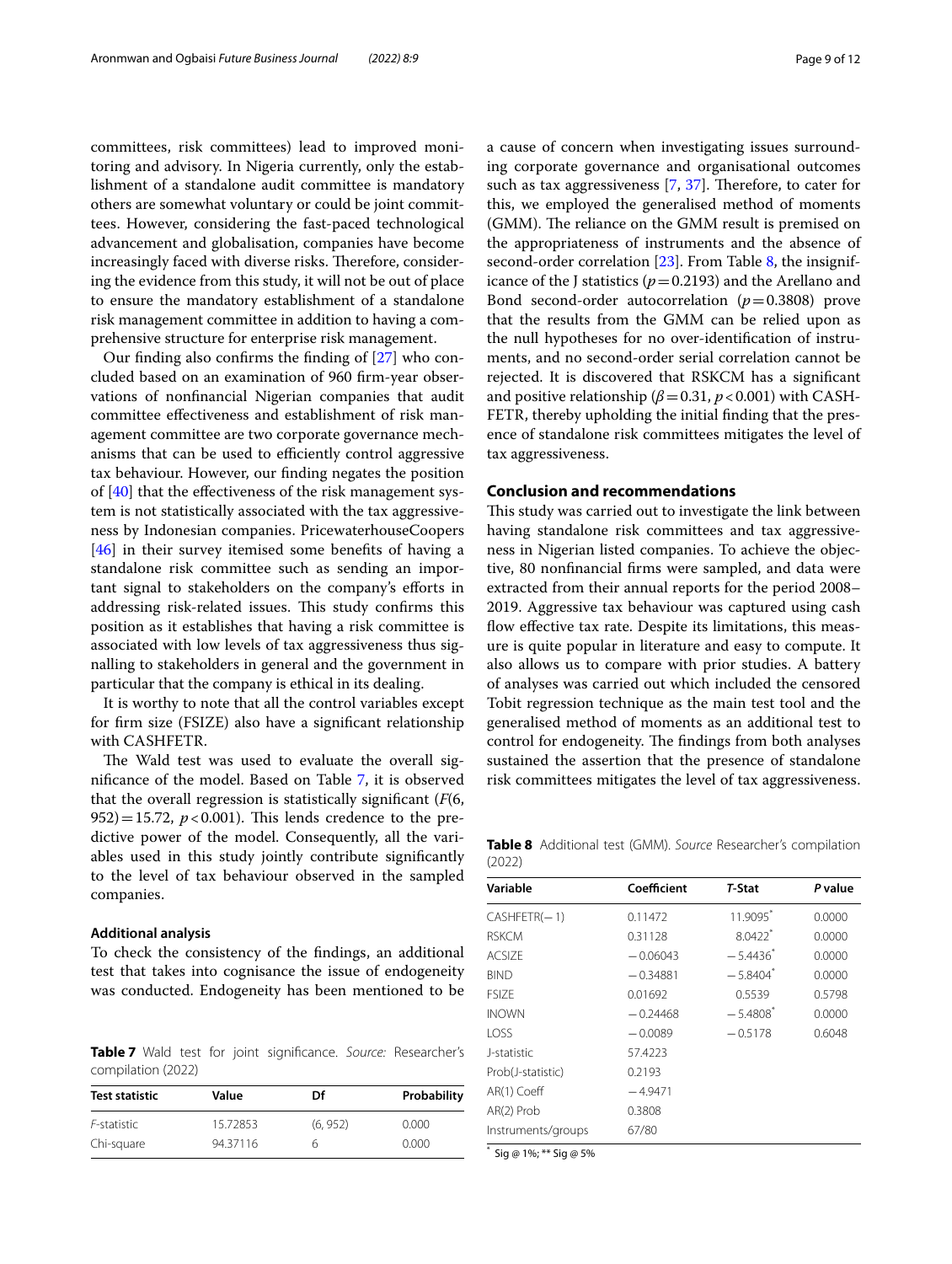It also aligns with the agency theory perspective for the establishment of a risk management committee as a governance mechanism to ensure efficient monitoring of agents and curb opportunistic behaviours.

The study makes some important contributions to literature. There are various studies on diverse mechanisms of corporate governance and its efect on organisational outcomes but studies on risk committees and corporate tax behaviour are scanty thus, this study extends previous research by focusing on the risk management committee and using panel data from a developing nation. This study also provides clear empirical support for the position of NCCG 2018 on the formation of risk management committees. However, while the code allows for the combination of the risk management committee with related committees (e.g. the audit committee), this study opines that having the risk committee as a standalone committee will provide more governance and monitoring than when it is merged with other committees. The study recommends strict regulatory compliance by those charged with governance (internal and external) with the requirements of risk committees and sanctions for noncompliance. Furthermore, only the establishment of a standalone audit committee is mandatory in Nigeria, others are somewhat voluntary or could be joint committees. However, considering the fast-paced technological advancement and globalisation, companies have become increasingly faced with diverse risks, this study advises the mandatory establishment of a standalone risk management committee as this will increase governance which in turn will lead to operational and market efficiency.

While the fnding of this study is robust, it is still subject to certain limitations. For example, only nonfnancial companies were examined as such, the fnding may not apply to companies in fnancial services. Also, the study relied on just a single but popular measure for tax aggressiveness and did not consider other attributes of the risk committee. Therefore, future studies may consider investigating the efect that multiple attributes of the risk committee may have on tax aggressiveness. In addition, since the NCCG 2018 allows for a combination of committees, future studies may consider the efect of overlapping membership of risk committee members on tax aggressiveness.

#### **Abbreviations**

CBN: Central bank of Nigeria; FRC: Financial reporting council of Nigeria; GMM: Generalised method of moments; IT: Information technology; NCCG: Nigerian code of corporate governance; NED: Non-executive directors; RMC: Risk management committee; SEC: Securities and exchange commission; UNCTD: United nation conference on trade and development.

## **Acknowledgements**

Not applicable.

## **Author contributions**

EJ wrote most parts of this research (abstract, introduction, empirical literature, methods, results and discussion, conclusion, and recommendation). SA wrote the theoretical literature and proofread the fnal draft. All authors read and approved the fnal manuscript.

#### **Funding**

No funding has been received for this research.

#### **Availability of data and materials**

The data that support the fndings of this study are available from the corresponding author, upon reasonable request.

## **Declarations**

**Ethics approval and consent to participate**

Not applicable.

#### **Consent for publication**

Not applicable.

#### **Competing interests**

The authors declare that they have no competing interests.

#### **Author details**

<sup>1</sup> Department of Accounting, University of Benin, Benin City, Nigeria. <sup>2</sup> Department of Accounting and Finance, Samuel Adegboyega University, Ogwa, Nigeria.

Received: 8 March 2022 Accepted: 12 April 2022 Published online: 15 May 2022

#### **References**

- <span id="page-9-0"></span>Abdullah M, Shukor ZA (2017) The comparative moderating effect of risk management committee and audit committee on the association between voluntary risk management disclosure and frm performance. Jurnal Pengurusan 51:159–172. [https://doi.org/10.17576/pengu](https://doi.org/10.17576/pengurusan-2018-51-14) [rusan-2018-51-14](https://doi.org/10.17576/pengurusan-2018-51-14)
- <span id="page-9-2"></span>2. Abdullah WN, Said R (2019) Audit and risk committee in fnancial crime prevention. J Financ Crime 26:223–234. [https://doi.org/10.1108/](https://doi.org/10.1108/JFC-11-2017-0116) [JFC-11-2017-0116](https://doi.org/10.1108/JFC-11-2017-0116)
- <span id="page-9-5"></span>3. Abdul-Wahab EAA, Arif AM, Marzuki MM, Sanusi ZM (2017) Political connections, corporate governance, and tax aggressiveness in Malaysia. Asian Rev Account 25:424–451. [https://doi.org/10.1108/ARA-05-2016-](https://doi.org/10.1108/ARA-05-2016-0053/FULL/HTML) [0053/FULL/HTML](https://doi.org/10.1108/ARA-05-2016-0053/FULL/HTML)
- <span id="page-9-3"></span>4. Abubakar AH, Ado AB, Mohamed MI, Mustapha UA (2018) The efect of risk management committee attributes and board fnancial knowledge on the fnancial performance of listed banks in Nigeria. Am Int J Bus Manag 1:7–13
- <span id="page-9-7"></span>5. Ali MM, Besar SST, Mastuki NM (2017) Audit committee characteristics, risk management committee and fnancial restatements. Adv Sci Lett 23:287–291
- <span id="page-9-1"></span>6. Al-Lawati H, Hussainey K (2021) Risk and fnancial management: Do overlapped audit committee directors afect tax avoidance? J Risk Financ Manag 14:487–501.<https://doi.org/10.3390/jrfm1410>
- <span id="page-9-8"></span>7. Annuar HA, Salihu IA, Obid SNS (2014) Corporate ownership, governance and tax avoidance: an interactive efects. Proced Soc Behav Sci 164:150–160. <https://doi.org/10.1016/j.sbspro.2014.11.063>
- <span id="page-9-6"></span>8. Armstrong CS, Blouin JL, Jagolinzer AD, Larcker DF (2015) Corporate governance, incentives, and tax avoidance. J Account Econ 60:1–17. [https://](https://doi.org/10.1016/J.JACCECO.2015.02.003) [doi.org/10.1016/J.JACCECO.2015.02.003](https://doi.org/10.1016/J.JACCECO.2015.02.003)
- <span id="page-9-4"></span>9. Aronmwan EJ, Okafor C (2019) Corporate tax avoidance: review of measures and prospects. Int J Account Finance 8:21–42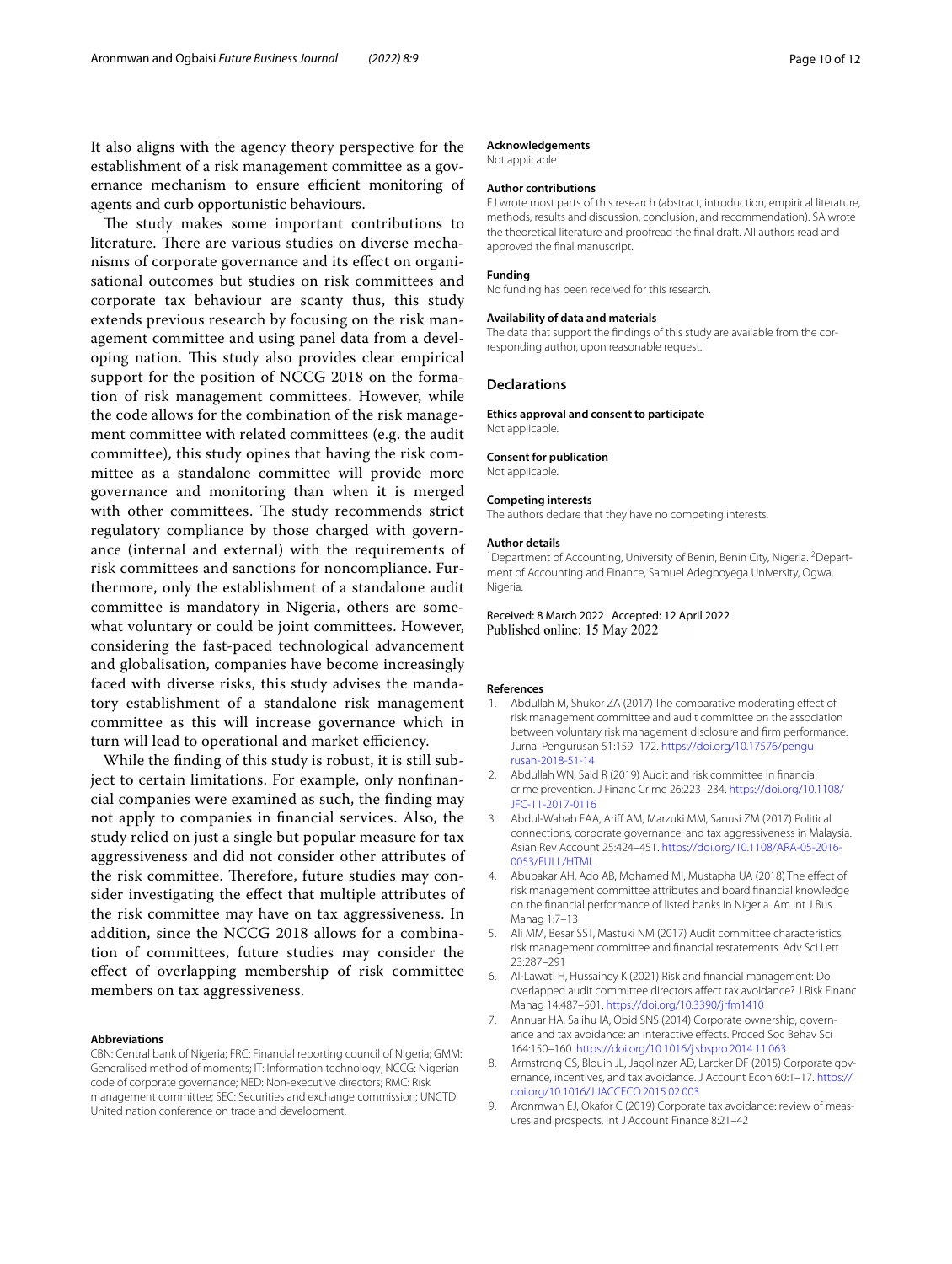- <span id="page-10-42"></span>10. Aronmwan EJ, Okaiwele IM (2020) Measuring tax avoidance using efective tax rate: concepts and implications. J Account 10:27–38
- <span id="page-10-36"></span>11. Banwo F, Ighodalo A (2019) Examining the limits of Tax Planning & Management in Nigeria: Grey Matter. [https://www.banwo-ighodalo.](https://www.banwo-ighodalo.com/grey-matter/examining-limits-tax-planning-management-nigeria) [com/grey-matter/examining-limits-tax-planning-management-nigeria.](https://www.banwo-ighodalo.com/grey-matter/examining-limits-tax-planning-management-nigeria) Accessed 25 Mar 2022
- <span id="page-10-15"></span>12. Bird R, Davis-Nozemack K (2018) Tax avoidance as a sustainability problem. J Bus Ethics 151:1009–1025
- <span id="page-10-37"></span>13. Chartered Institute of Taxation of Nigeria (2017) Exposure draft: statement of taxation standard 9 on tax planning
- <span id="page-10-5"></span>14. Cobham A (2015) UNCTAD study on corporate tax in developing countries. [http://uncounted.org/2015/03/26/unctad-study-on-corporate-tax](http://uncounted.org/2015/03/26/unctad-study-on-corporate-tax-in-developing-countries/)[in-developing-countries/.](http://uncounted.org/2015/03/26/unctad-study-on-corporate-tax-in-developing-countries/) Accessed 1 Apr 2022
- <span id="page-10-13"></span>15. Desai MA, Dharmapala D (2006) Corporate tax avoidance and highpowered incentives. J Financ Econ 79:145–179. [https://doi.org/10.1016/J.](https://doi.org/10.1016/J.JFINECO.2005.02.002) [JFINECO.2005.02.002](https://doi.org/10.1016/J.JFINECO.2005.02.002)
- <span id="page-10-11"></span>16. Desai MA, Dharmapala D (2009) Corporate tax avoidance and frm value. Rev Econ Stat 91:537–546
- <span id="page-10-2"></span>17. Deslandes M, Fortin A, Landry S (2020) Audit committee characteristics and tax aggressiveness. Manag Audit J 35:272–293. [https://doi.org/10.](https://doi.org/10.1108/MAJ-12-2018-2109) [1108/MAJ-12-2018-2109](https://doi.org/10.1108/MAJ-12-2018-2109)
- <span id="page-10-30"></span>18. Erin O, Asiriuwa O, Olojede P, Ajetunmobi O, Usman T (2018) Does risk governance impact bank performance? Evidence from the Nigerian banking sector. Acad Account Financ Stud J 22:1528–2635
- <span id="page-10-31"></span>19. Erin OA, Kolawole AD, Noah AO (2020) Risk governance and cybercrime: the hierarchical regression approach. Fut Bus J 6:12. [https://doi.org/10.](https://doi.org/10.1186/s43093-020-00020-1) [1186/s43093-020-00020-1](https://doi.org/10.1186/s43093-020-00020-1)
- <span id="page-10-28"></span>20. Financial Reporting Council of Nigeria (2019) Nigerian Code of corporate governance 2018. Nigeria
- <span id="page-10-17"></span>21. Fowokan T, Oyedokun G, Abdul Z (2018) Comparative analysis of Nigerian and the United Kingdom's corporate governance codes: tax risk management approach. Caleb Int J Dev Stud 6–59
- <span id="page-10-14"></span>22. Graham JR, Tucker AL (2006) Tax shelters and corporate debt policy. J Financ Econ 81:563–594. <https://doi.org/10.1016/J.JFINECO.2005.09.002>
- <span id="page-10-10"></span>23. Guluma TF (2021) The impact of corporate governance measures on frm performance: the infuences of managerial overconfdence. Fut Bus J 7:50. <https://doi.org/10.1186/s43093-021-00093-6>
- <span id="page-10-39"></span>24. Hanlon M, Slemrod J (2009) What does tax aggressiveness signal? Evidence from stock price reactions to news about tax shelter involvement. J Public Econ 93:126–141. <https://doi.org/10.1016/J.JPUBECO.2008.09.004>
- <span id="page-10-19"></span>25. Hines CS, Peters GF (2015) Voluntary risk management committee formation: determinants and short-term outcomes. J Account Public Policy 34:267–290. <https://doi.org/10.1016/j.jaccpubpol.2015.02.001>
- <span id="page-10-24"></span>26. Hsu PH, Moore JA, Neubaum DO (2018) Tax avoidance, fnancial experts on the audit committee, and business strategy. J Bus Financ Acc 45:1293–1321.<https://doi.org/10.1111/JBFA.12352>
- <span id="page-10-1"></span>27. Hutchens M, Rego SO, Williams B (2019) Tax avoidance, uncertainty, and frm risk
- <span id="page-10-41"></span>28. Irri DO, Aruwa SAS, Mainoma MA (2021) Audit committee efectiveness, risk committee presence and tax aggressiveness in listed non-fnancial frms in Nigeria. J Taxat Econ Dev 20:34–51
- <span id="page-10-3"></span>29. Jacob M, Rohlfng-Bastian A, Sandner K (2021) Why do not all frms engage in tax avoidance? RMS 15:459–495. [https://doi.org/10.1007/](https://doi.org/10.1007/S11846-019-00346-3) [S11846-019-00346-3](https://doi.org/10.1007/S11846-019-00346-3)
- <span id="page-10-33"></span>30. Jensen MC, Meckling WH (1979) Theory of the frm: managerial behavior, agency costs, and ownership structure. In: Brunner K (ed) Econ Soc Inst Insights Conf Anal Ideol. Springer, Dordrecht, pp 163–231
- <span id="page-10-18"></span>31. Kakanda MM, Salim B, Chandren SA (2018) Risk management committee characteristics and market performance: Empirical evidence from listed fnancial service frms in Nigeria. Int J Manag Appl Sci 2394–7926
- <span id="page-10-44"></span>32. Khurana IK, Moser WJ (2013) Institutional shareholders' investment horizons and tax avoidance. J Am Taxat Assoc 35:111–134. [https://doi.org/10.](https://doi.org/10.2139/SSRN.2153188) [2139/SSRN.2153188](https://doi.org/10.2139/SSRN.2153188)
- <span id="page-10-22"></span>33. Larasati DA, Ratri MC, Nasih M, Harymawan I (2019) Independent audit committee, risk management committee, and audit fees. Cogent Bus Manag.<https://doi.org/10.1080/23311975.2019.1707042>
- <span id="page-10-45"></span>34. Lee N, Swenson C (2018) Empirical evidence on the impact of recent Korean tax reforms. Invest Manag Financ Innovat 15:35–47. [https://doi.](https://doi.org/10.21511/imfi.15(4).2018.03) [org/10.21511/imf.15\(4\).2018.03](https://doi.org/10.21511/imfi.15(4).2018.03)
- <span id="page-10-6"></span>35. Lee R-J, Kao H-S (2018) The impacts of IFRSs and auditor on tax avoidance. Adv Manag Appl Econ 8:17–53
- <span id="page-10-35"></span>36. Martinez AL, Motta FP (2020) Agressividade fscal em sociedades de economia mista no Brasil. Revista Contemporânea de Contabilidade 17:136–148.<https://doi.org/10.5007/2175-8069.2020v17n43p136>
- <span id="page-10-12"></span>37. Minnick K, Noga T (2010) Do corporate governance characteristics infuence tax management? J Corp Finan 16:703–718. [https://doi.org/10.](https://doi.org/10.1016/J.JCORPFIN.2010.08.005) [1016/J.JCORPFIN.2010.08.005](https://doi.org/10.1016/J.JCORPFIN.2010.08.005)
- <span id="page-10-40"></span>38. Minton B, Williamson R, Minton BA, Taillard JPA, College B (2014) Financial expertise of the board, risk taking, and performance: evidence from bank holding companies. J Financ Quant Anal 49:351–380
- <span id="page-10-32"></span>39. Ng T, Chong L, Ismail H (2013) Is the risk management committee only a procedural compliance? J Risk Finance 14:71–86. [https://doi.org/10.](https://doi.org/10.1108/15265941311288112) [1108/15265941311288112](https://doi.org/10.1108/15265941311288112)
- <span id="page-10-46"></span>40. Niniek A, Riandoko R, Ramadhan MR (2018) The impact of supervision characteristics of board of commissioners on tax aggressiveness. In: Proceedings of the 1st economics and business international conference 2017 (EBIC 2017). Atlantis Press, pp 147–160
- <span id="page-10-29"></span>41. Nwezoku NC, Egbunike PA (2020) Board diversity and corporate tax aggressiveness behaviour of quoted healthcare manufacturing frms in Nigeria. Int J Adv Acad Res Soc Manag Sci 6:66–96
- 42. Ogbeide SO, Obaretin O (2018) Corporate governance mechanisms and tax aggressiveness of listed frms in Nigeria. Amity J Corp Gov 3:1–12
- <span id="page-10-0"></span>43. Oladipupo AO, Obazee U (2016) Tax knowledge, penalties and tax compliance in small and medium scale enterprises in Nigeria. iBusiness 8:1–9.<https://doi.org/10.4236/IB.2016.81001>
- <span id="page-10-38"></span>44. Onyali CI, Okafor TG (2018) Efect of corporate governance mechanisms on tax aggressiveness of quoted manufacturing frms on the Nigerian stock exchange. Asian J Econ Bus Account 8:1–20. [https://doi.](https://doi.org/10.9734/ajeba/2018/38594) [org/10.9734/ajeba/2018/38594](https://doi.org/10.9734/ajeba/2018/38594)
- <span id="page-10-8"></span>45. Pramudya WH, Harjanto N, Herutono S, Nurim Y (2019) Does the audit committee moderate tax planning's effect on the firm's solvability? Adv Econ Bus Manag Res 86:218–221. [https://doi.org/10.2991/ICOBAME-18.](https://doi.org/10.2991/ICOBAME-18.2019.47) [2019.47](https://doi.org/10.2991/ICOBAME-18.2019.47)
- <span id="page-10-23"></span>46. PricewaterhouseCoopers (2017) How the board can decide if it needs a risk committee. [www.pwc.com/us/governanceinsightscenter](http://www.pwc.com/us/governanceinsightscenter) Accessed 24 Mar 2022
- <span id="page-10-9"></span>47. Quentin C (2019) Acceptable levels of tax risk as a metric of corporate tax responsibility: theory, and a survey of practice. Nordic Tax J 2019:1–15. <https://doi.org/10.1515/NTAXJ-2019-0001>
- <span id="page-10-27"></span>48. Richardson G, Taylor G, Lanis R (2013) The impact of board of director oversight characteristics on corporate tax aggressiveness: an empirical analysis. J Account Public Policy 32:68–88. [https://doi.org/10.1016/J.](https://doi.org/10.1016/J.JACCPUBPOL.2013.02.004) [JACCPUBPOL.2013.02.004](https://doi.org/10.1016/J.JACCPUBPOL.2013.02.004)
- <span id="page-10-7"></span>49. Riguen R, Salhi B, Jarboui A (2020) Do women in board represent less corporate tax avoidance? A moderation analysis. Int J Sociol Soc Policy 40:114–132.<https://doi.org/10.1108/IJSSP-10-2019-0211>
- <span id="page-10-25"></span>50. Robinson JR, Xue Y, Zhang MH (2012) Tax planning and fnancial expertise in the audit committee. Available at SSRN. [https://doi.org/10.2139/](https://doi.org/10.2139/ssrn.2146003Accessed24Mar2022) [ssrn.2146003Accessed24Mar2022](https://doi.org/10.2139/ssrn.2146003Accessed24Mar2022)
- <span id="page-10-43"></span>51. Salihu IA, Annuar HA, Sheikh Obid SN (2015) Foreign investors' interests and corporate tax avoidance: evidence from an emerging economy. J Contemp Account Econ 11:138–147. [https://doi.org/10.1016/j.jcae.](https://doi.org/10.1016/j.jcae.2015.03.001) [2015.03.001](https://doi.org/10.1016/j.jcae.2015.03.001)
- <span id="page-10-21"></span>52. Sekome NB, Lemma TT (2014) Determinants of voluntary formation of risk management committees: evidence from an emerging economy. Manag Audit J 29:649–671
- <span id="page-10-26"></span>53. Setiawati L, Icih I, Suangga A (2019) The effect of company sizes, the number of board of commissioners, board of directors competence and audit committees on tax management. J Account Bus Issues 1:22–33
- <span id="page-10-4"></span>54. Shaxson N (2015) UNCTAD: multinational tax avoidance costs developing countries \$100 billion. [https://taxjustice.net/2015/03/26/unctad](https://taxjustice.net/2015/03/26/unctad-multinational-tax-avoidance-costs-developing-countries-100-billion/)[multinational-tax-avoidance-costs-developing-countries-100-billion/.](https://taxjustice.net/2015/03/26/unctad-multinational-tax-avoidance-costs-developing-countries-100-billion/) Accessed 1 Apr 2022
- <span id="page-10-16"></span>55. Sikka P (2010) Smoke and mirrors: corporate social responsibility and tax avoidance. Account Forum 34:153–168. [https://doi.org/10.1016/J.](https://doi.org/10.1016/J.ACCFOR.2010.05.002) [ACCFOR.2010.05.002](https://doi.org/10.1016/J.ACCFOR.2010.05.002)
- <span id="page-10-34"></span>56. Slemrod J (2004) The economics of corporate tax selfshness. Natl Tax J 57:877–899.<https://doi.org/10.17310/NTJ.2004.4.06>
- <span id="page-10-20"></span>57. Subramaniam N, Mcmanus L, Zhang J (2009) Corporate governance, frm characteristics and risk management committee formation in Australian